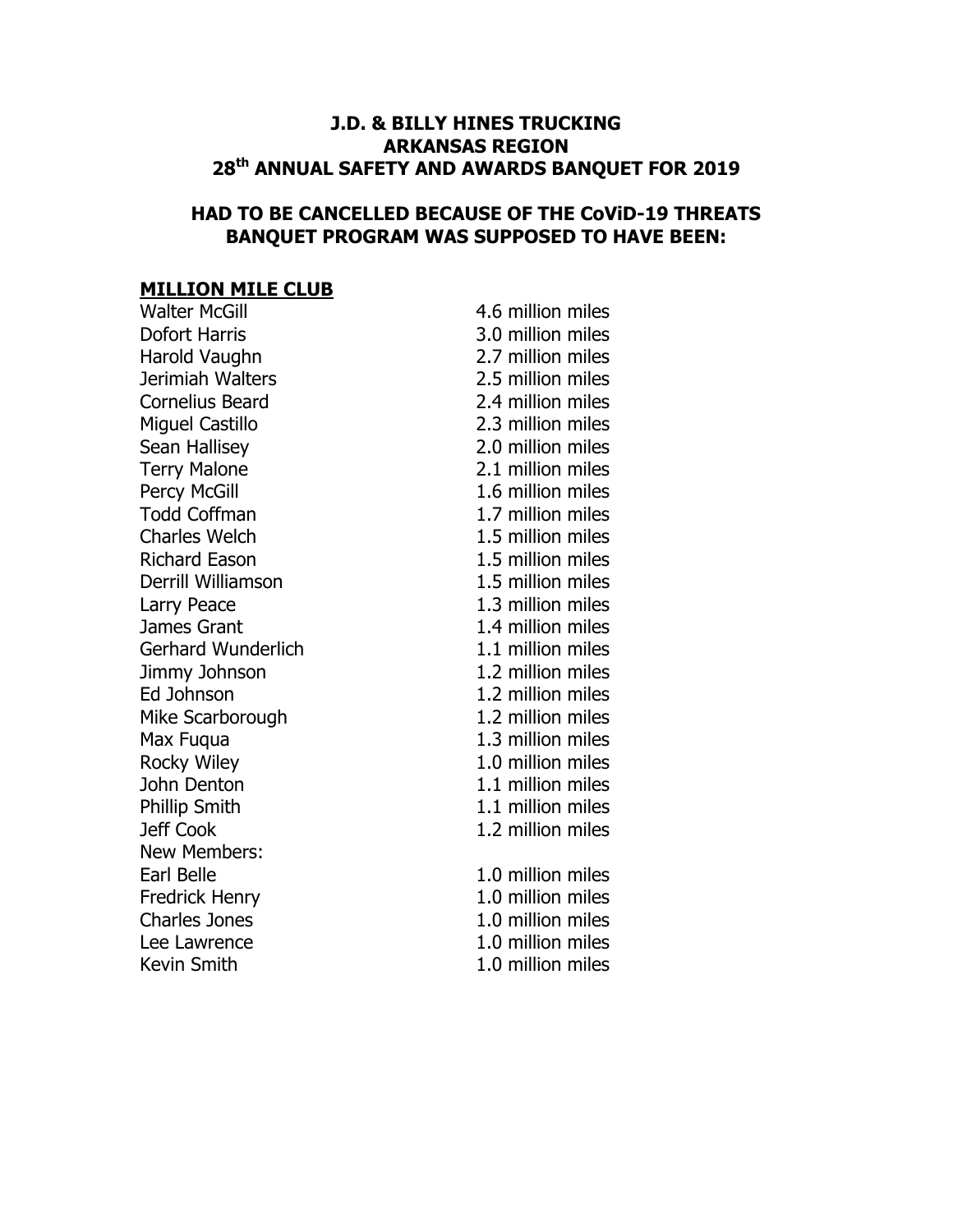#### OFFICE STAFF

Their "behind the scenes" hard work and dedication to making HTI the best trucking company in the country often goes unnoticed, and many times underappreciated in the trucking industry. However, they are vital to our success. Without them, phones wouldn't be answered, bills wouldn't be paid, customers wouldn't be acquired, paychecks wouldn't be distributed, backgrounds wouldn't be checked, insurance questions would be ignored, loads wouldn't be planned, and on and on and on.

| <b>Parts Department</b>                  | Lisa McClure            |
|------------------------------------------|-------------------------|
| <b>Service Manager</b>                   | <b>Steve Brzeski</b>    |
| <b>Shop Manager</b>                      | <b>Greg McBride</b>     |
| <b>Tire Manager</b>                      | David Jackson           |
| <b>Maintenance &amp; Tire Department</b> | <b>Chris Sims</b>       |
|                                          | Gary Gleason            |
|                                          | <b>Pascual Gonzalez</b> |
|                                          | Joseph Morrow           |
|                                          | <b>Patrick Hash</b>     |
|                                          | John Hayes              |
|                                          | <b>Kirk Crawford</b>    |
|                                          | Jamie Auld              |
|                                          | <b>Timothy Brady</b>    |
|                                          | Johnathan Burdue        |
|                                          | Samuel Grinning         |
|                                          | Jerome Smith            |
|                                          | <b>Walter Lentz</b>     |
|                                          | <b>Richard Buck</b>     |
| IT                                       | Danny Stewart           |
| <b>Accounting</b>                        | Laura Bradley           |
|                                          | <b>Katie Parish</b>     |
|                                          | Kayla Yarberry          |
|                                          | Samantha Kuyper         |
|                                          | <b>Rita Peters</b>      |
|                                          | Ronda Roswell           |
| <b>Operations</b>                        | Darlene Wiley           |
|                                          | Roger Buckley           |
|                                          | <b>Jeff McNeal</b>      |
|                                          | Andy Thompson           |
|                                          | <b>Stan Schooley</b>    |
|                                          | Paquitta Hatley         |
|                                          | Louis Bolo              |
|                                          | Dawn Hampton            |
| <b>Safety</b>                            | <b>Kris Kelley</b>      |
|                                          | <b>Frankie Harris</b>   |
|                                          | Jason Pauley            |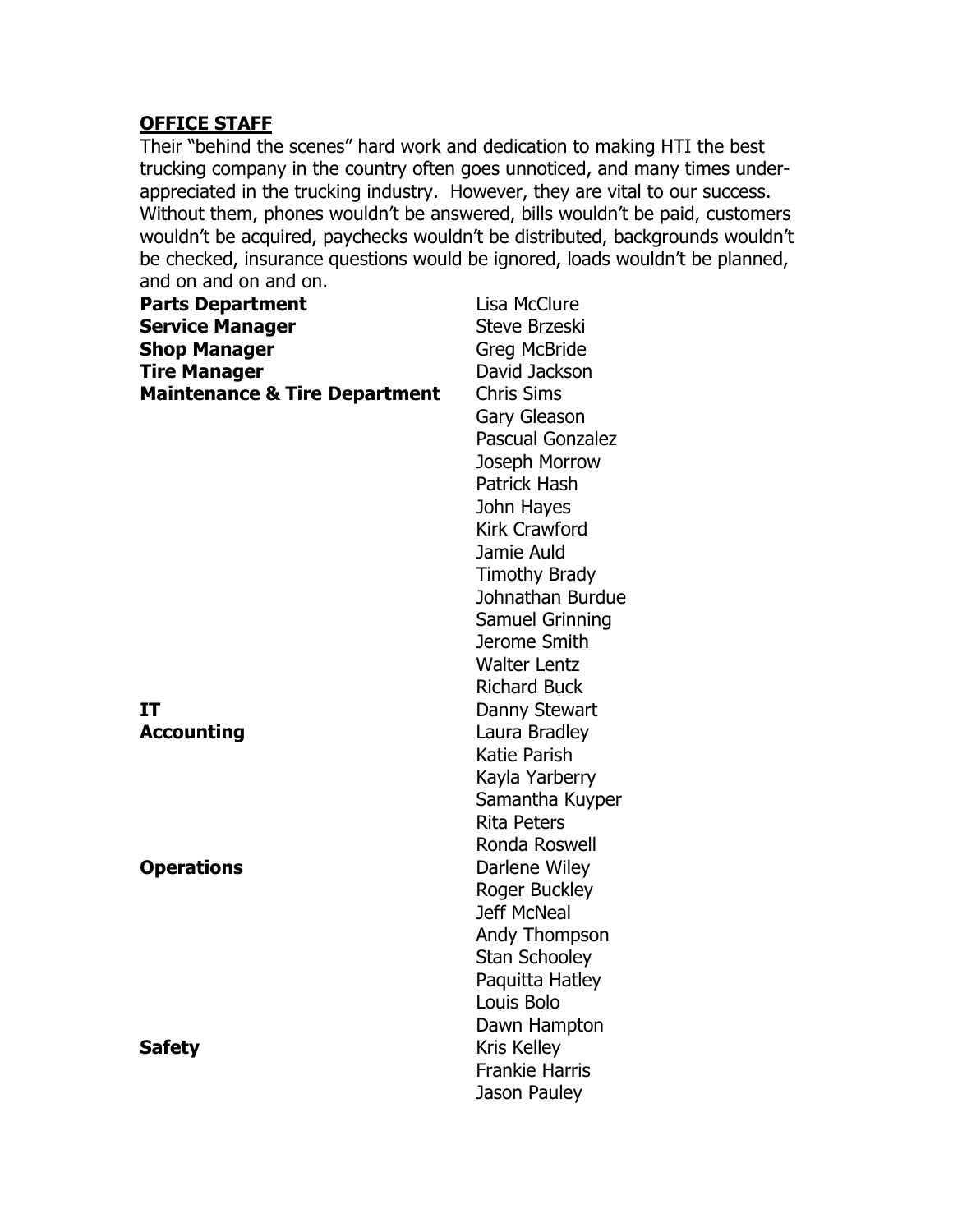HR/Recruiting Katye Halliday

Kiley Hines Kaitlyn Knox Ron Quillin Roberta Gulley Ashley Dunham

#### TIRE AWARDS

This award is given to the drivers with the best drive tire mileage. Long Haul:

| ----------<br>3rd Place<br>2 <sup>nd</sup> Place<br>1rd Place                                              | David Woodard<br>Ed Johnson<br>Derrill Williamson                            |
|------------------------------------------------------------------------------------------------------------|------------------------------------------------------------------------------|
| <b>Short Haul:</b><br>6 <sup>th</sup> Place<br>5 <sup>th</sup> Place<br>4 <sup>th</sup> Place<br>3rd Place | Jerimiah Walters<br>Miguel Castillo<br>Lonnie Hughes<br><b>Dofort Harris</b> |
| 2 <sup>nd</sup> Place<br>1 <sup>st</sup> Place                                                             | Sean Hallisey<br><b>Rocky Wiley</b>                                          |

#### SERVICE RECOGNITION

This award is given one time to recognize when an employee has had no chargeable accidents for a period of one year. Stan Schooley Fredrick Burnett Lance Brown Dedric Jones Jamie Jemerson James Jones Eric Brown Myeata Morris Raphael Merrells Lucious Paden Robert Williams Kevin Kates Albert Hill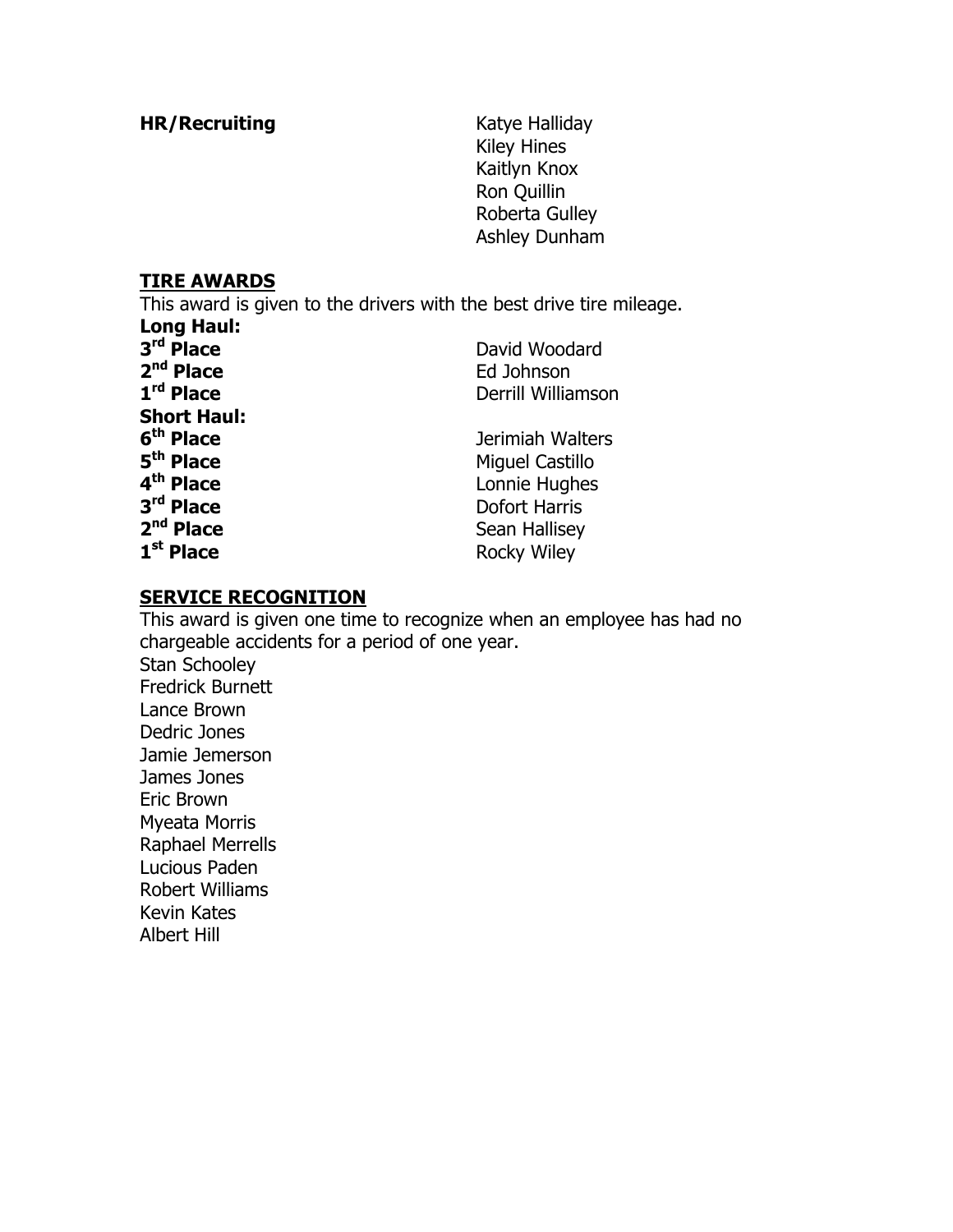## YEARS OF SERVICE AWARDS

Hines Trucking values and appreciates our employees and would like to honor the following employees for their years of service:

| 3 years  | Samantha Kuyper           |
|----------|---------------------------|
|          | David Pierce              |
|          | <b>Jack Brewer</b>        |
|          | Ronda Roswell             |
|          | <b>William McBride</b>    |
|          | <b>Stacy Smith</b>        |
|          | John Hayes                |
|          | Joseph Crawford           |
|          | <b>Roger Buckley</b>      |
| 4 years  | <b>Roberta Gulley</b>     |
|          | <b>Todd Jones</b>         |
|          | <b>Richard Fowler</b>     |
|          | David Woodard             |
|          | George McNease            |
| 5 years  | Lonnie Hughes             |
|          | <b>Harold Weisel</b>      |
|          | <b>Erik Eskew</b>         |
|          | <b>Jeff McNeal</b>        |
|          | <b>Chris Sims</b>         |
|          | <b>Frankie Harris</b>     |
| 6 years  | Terri Roper               |
|          | <b>Troy Gaines</b>        |
| 7 years  | <b>Kris Kelley</b>        |
|          | Jerome Smith              |
| 8 years  | <b>Earnest Nabors</b>     |
|          | <b>Shawn Starks</b>       |
| 9 years  | Joseph Morrow             |
|          | <b>Robert Owens</b>       |
| 10 years | Kevin Smith               |
|          | <b>Frank Smith</b>        |
|          | <b>Rocky Wiley</b>        |
|          | Jeff Cook                 |
|          | John Clary                |
| 11 years | Danny Stewart             |
|          | Earl Belle                |
|          | Max Fugua                 |
|          | Lee Lawrence              |
|          | <b>Charles Jones</b>      |
|          | <b>Phillip Smith</b>      |
| 12 years | <b>Gerhard Wunderlich</b> |
|          | John Denton               |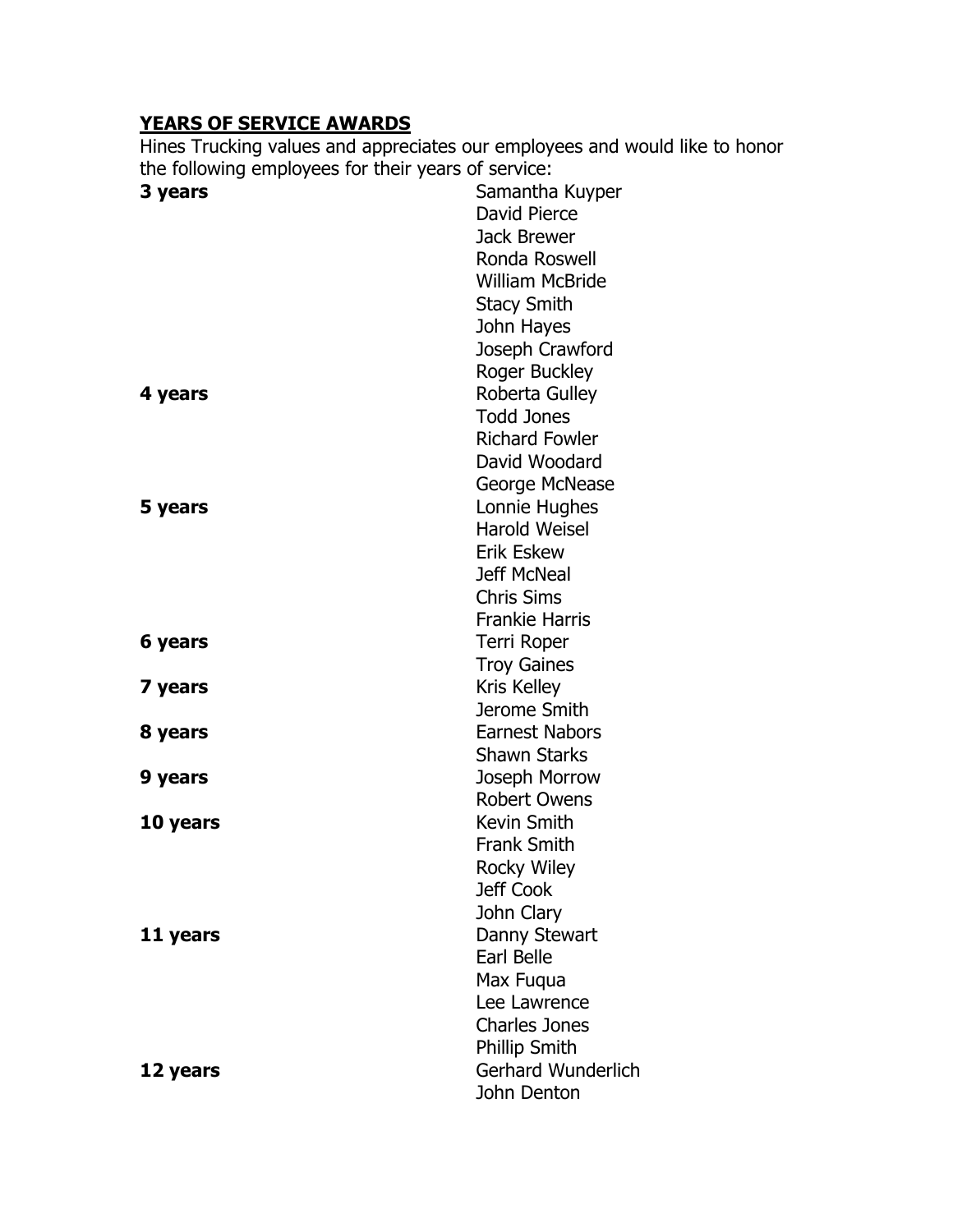| 13 years<br>14 years | Mike Scarborough<br>Ed Johnson<br><b>Willis Wesley</b><br>Katie Parish<br><b>Braden Bradley</b><br><b>Pascual Gonzalez</b><br>Jimmy Johnson<br><b>Gary Gleason</b><br>Derrill Williamson<br>Darlene Wiley<br>Larry Gullett |
|----------------------|----------------------------------------------------------------------------------------------------------------------------------------------------------------------------------------------------------------------------|
| 15 years             | Lisa McClure<br><b>Terry Malone</b>                                                                                                                                                                                        |
| 16 years             | Laura Bradley<br><b>Steve Brzeski</b>                                                                                                                                                                                      |
| 17 years             | James Grant<br><b>Charles Welch</b><br><b>Sean Hallisey</b>                                                                                                                                                                |
| 18 years             | <b>Richard Eason</b><br>Katye Halliday<br><b>Kiley Hines</b><br><b>Miguel Castillo</b><br>Larry Peace                                                                                                                      |
| 20 years             | <b>Percy McGill</b>                                                                                                                                                                                                        |
| 21 years             | <b>Todd Coffman</b>                                                                                                                                                                                                        |
| 22 years             | Jesse Mergel                                                                                                                                                                                                               |
| 25 years             | <b>Frederick Henry</b><br>Harold Vaughn                                                                                                                                                                                    |
| 26 years<br>27 years | Jerimiah Walters<br><b>Cornelius Beard</b><br><b>Wayne Morrow</b>                                                                                                                                                          |
| 28 years             | <b>Dofort Harris</b>                                                                                                                                                                                                       |
| 40 years<br>41 years | David Jackson<br><b>Walter McGill</b>                                                                                                                                                                                      |

## **SHOP EMPLOYEE OF THE YEAR**

This award recognizes the top shop mechanics for the year. All mechanics employed as of January 1, 2019 were rated on a point system based on Safety, Work Quality, Attitude, Paperwork, Assignments, Clean Work Area, and Attendance.

| <b>Most Improved</b>           | <b>Pascual Gonzalez</b> |
|--------------------------------|-------------------------|
| 1 <sup>st</sup> Runner-Up      | <b>Chris Sims</b>       |
| 2019 Shop Employee of the Year | Joseph Morrow           |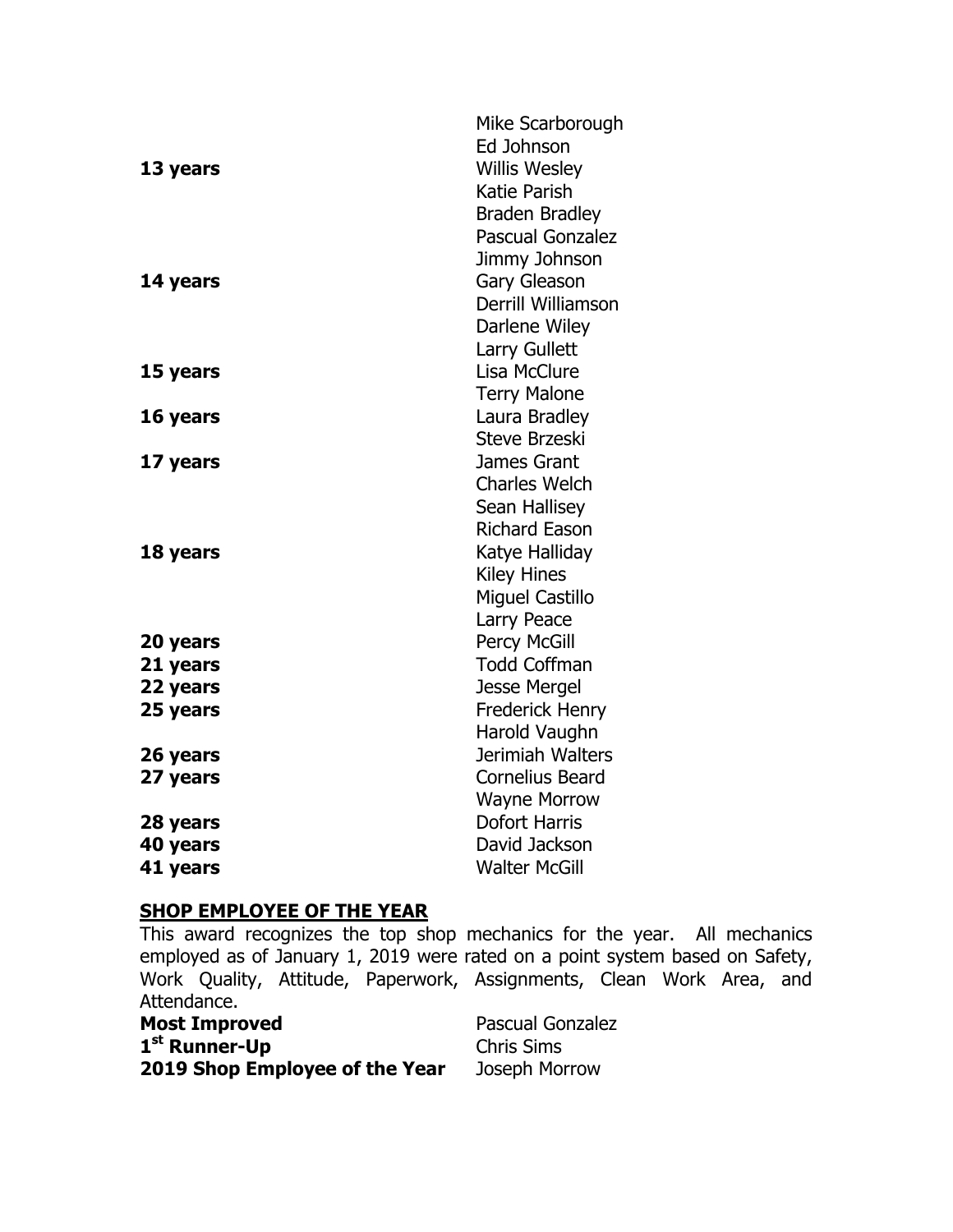#### TOP REVENUE

This award is to recognize the top three drivers for the most revenue produced in the Flatbed Division for 2019:

3rd Place  $2<sup>nd</sup>$  Place  $1<sup>st</sup>$  Place

**Richard Fowler** John Denton **Derrill Williamson** 

#### TOP LOADS

This award is to recognize the top drivers for the most loads hauled in the year  $2019.$ Short Haul Division:

| Short Haul Division:        |                      |
|-----------------------------|----------------------|
| 3 <sup>rd</sup> Place       | James Grant          |
| $2nd$ Place                 | <b>Todd Coffman</b>  |
| $1st$ Place                 | <b>Willis Wesley</b> |
| <b>Pine Bluff Division:</b> |                      |
| 1 <sup>st</sup> Place       | <b>Albert Hill</b>   |

#### MOST MILES

This award is given for the most miles driven in 2019. Flatbed Division: 3<sup>rd</sup> Place John Denton  $2<sup>nd</sup>$  Place Derrill Williamson  $1<sup>st</sup>$  Place Richard Fowler Short Haul Division: 3rd Place Jack Brewer 2<sup>nd</sup> Place **Jeff Cook**  $1<sup>st</sup>$  Place Terry Malone

#### BEST M.P.G.

These awards are based on top individual miles per gallon for 2018. Flatbed Division:

| 3 <sup>rd</sup> Place | <b>Charles Jones</b>  |
|-----------------------|-----------------------|
| 2 <sup>nd</sup> Place | <b>Earnest Nabors</b> |
| 1 <sup>st</sup> Place | David Woodard         |
| <b>Short Haul:</b>    |                       |
| 3 <sup>rd</sup> Place | Harold Vaughn         |
| 2 <sup>nd</sup> Place | <b>Phillip Smith</b>  |
| 1 <sup>st</sup> Place | <b>Dofort Harris</b>  |
|                       |                       |